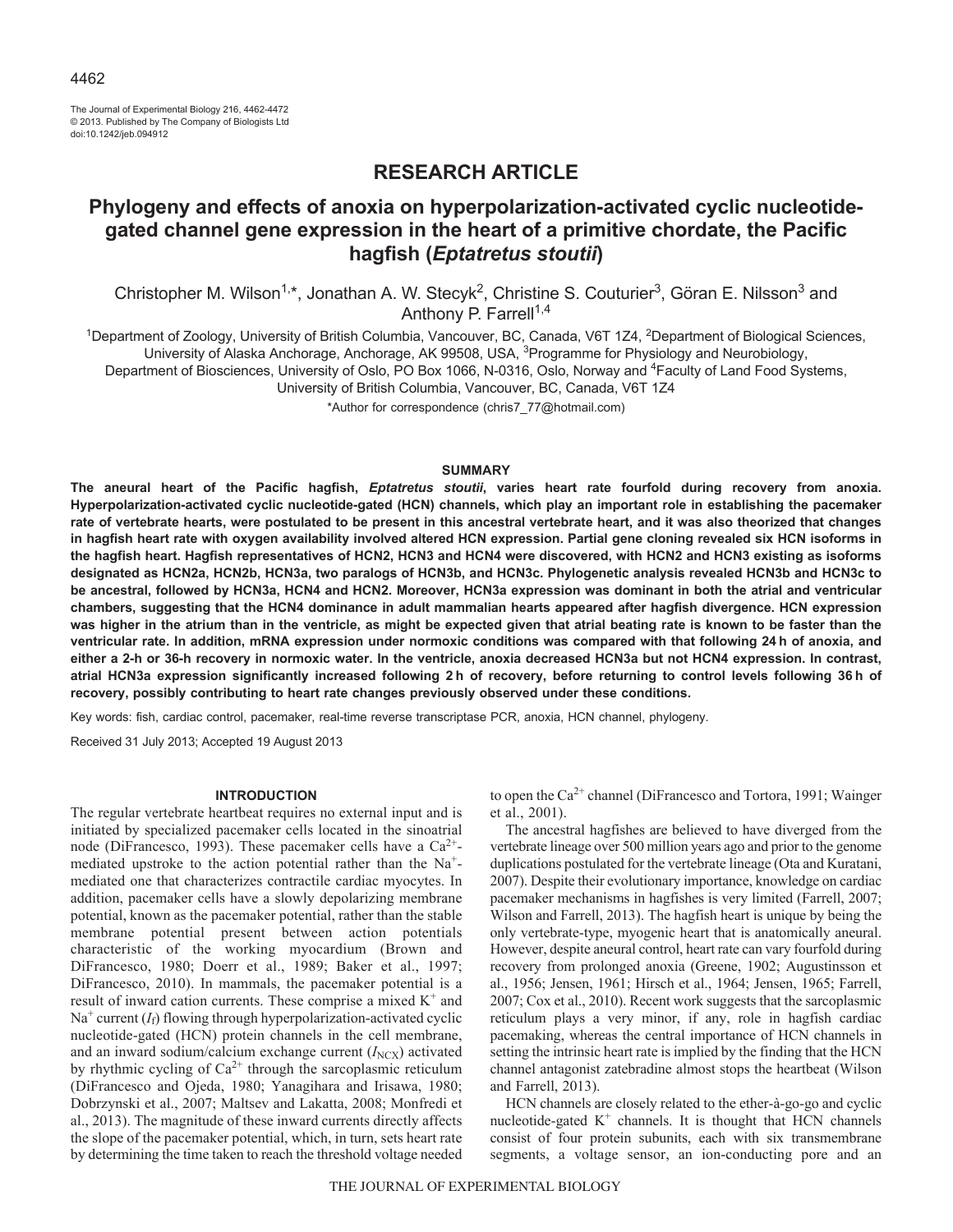evolutionarily conserved cyclic nucleotide-binding domain (CNBD) (Doyle et al., 1998; Ishii et al., 1999; Jiang et al., 2003). CNBD inhibition of  $I_f$  is inversely related to the concentration of  $cAMP$ (Wang et al., 2001; Biel et al., 2002). Neural and humoral stimulation can modulate adenylate cyclase activity, changing cytosolic cAMP concentration, which then alters the inhibition imposed by the CNBD (Brown et al., 1979a; Brown et al., 1979b; Brown and DiFrancesco, 1980; DiFrancesco, 1985; DiFrancesco, 2010). Furthermore, in mammals, the relative expression of the four HCN isoforms (HCNs 1–4), each of which has different electrophysiological properties, can vary among tissues. For example, expression of HCN4 is dominant in adult mammalian atria, whereas HCN2 is dominant in the ventricle (Moosmang et al., 2001; Qu et al., 2002; Shi et al., 1999).

The genes encoding the four mammalian HCN isoforms are highly conserved among other vertebrate hearts. A large-scale phylogenetic study (Jackson et al., 2007) suggested that the four HCN isoforms arose from duplications of a single HCN ancestral gene most similar to HCN3, with some teleost fishes having extra isoforms that likely arose from lineage-specific gene or genome duplications. Outside the vertebrates, in *Ciona*, lineage-specific duplications of the ancestral gene have resulted in three *Ciona*specific HCN isoforms (Jackson et al., 2007). Surprisingly, nothing is known about the quantity or regulation of HCN in hagfishes, which occupy the basal position in vertebrate evolution and possess a vertebrate-type, myogenic heart with valved chambers, unlike *Ciona*. Here, we postulate that modulation of HCN channels is central to the control of hagfish heart rate, in that the decrease in heart rate seen by Cox et al. (Cox et al., 2010) in anoxia results from a decrease in HCN channel expression, and the following increase in heart rate upon reoxygenation is coupled with an increase in HCN channel expression.

To test this hypothesis, we partially cloned hagfish cardiac HCN isoforms from atria and ventricles and compared them with known vertebrate isoforms to establish where the hagfish fits within the chordate phylogeny. In addition, real-time reverse transcriptase PCR (RT-PCR) was utilized to examine the mRNA expression of HCN isoforms in the hagfish heart before, during and after an anoxic challenge to test for plasticity in the expression of HCN. Both cardiac chambers were examined because pacemaker activity has been recorded from multiple areas of the atrium and ventricle in hagfishes, and both chambers continue beating following an atrioventricular ligature, albeit with the atrium outpacing the ventricle (Jensen, 1965; Wilson and Farrell, 2013).

## **MATERIALS AND METHODS Animal husbandry**

All experiments were carried out in accordance with animal care policies of the University of British Columbia, the Bamfield Marine Sciences Centre, and the Department of Fisheries and Oceans Canada. Pacific hagfish [*Eptatretus stoutii* (Lockington 1878)] were caught near Bamfield Marine Sciences Centre, Bamfield, BC, Canada, using baited traps. Hagfish ( $100±1$  g; mean  $±$  s.e.m.) were transported to the Department of Fisheries and Oceans Canada, West Vancouver Laboratory, BC, Canada, where they were housed in a 4000 l fibreglass tank supplied with flow-through seawater ( $10\pm1\textdegree C$ ) and fed squid weekly. Hagfish were fasted a minimum of 48 h prior to any experimental treatment.

## **Anoxia exposure**

Individual hagfish were placed in darkened 2.5 l chambers that were continuously flushed with aerated seawater ( $10\pm1\textdegree C$ ) at a flow rate of 0.5 l min<sup>−</sup><sup>1</sup> that was maintained throughout the experiments. Hagfish were left undisturbed for 24 h to habituate to the chamber, during which time they readopted their typical curled posture, as observed in the holding aquarium (see Cox et al., 2010). Anoxia was achieved in the same manner as in Cox et al. (Cox et al., 2010) by supplying the chambers with  $N_2$ -saturated seawater from two gas-exchange columns placed in series. The transition period to anoxia lasted less than 1 h (water oxygen concentration was measured continuously with an OxyGuard Handy MkIII, Birkerød, Denmark; accuracy  $\pm 0.1$  mg  $l^{-1}$ ). During the transition to anoxia, hagfish became slightly agitated before assuming a straightened position, as previously reported (Cox et al., 2010). Hagfish were maintained in flow-through anoxic seawater for 24 h, before quickly (under 30 min) restoring normoxic conditions for up to 36 h. Hagfish were sampled at the end of the 24-h anoxic period (no normoxic recovery, termed 0 h group), 2 h into normoxic recovery and 36 h into normoxic recovery (2 h and 36 h groups, respectively) (*N*=10 for each group). Control animals (*N*=10) were sampled after 84 h in the chamber in normoxic water. At each sample time, hagfish were rapidly removed from their chamber and killed by decapitation, and the branchial heart was dissected, freeing the atrium  $(7.7\pm1.2 \text{ mg})$  and ventricle  $(59.2\pm4.4 \text{ mg})$ , prior to freeze-clamping each separately and storing them in liquid  $N_2$ . Tissues were stored at −80°C. The precise location of the hagfish sinoatrial node is unknown; therefore, it could not be reliably isolated.

## **RNA extraction**

Total RNA was extracted from tissues using TRIzol reagent (Invitrogen, Carlsbad, CA, USA). Extractions followed a modified protocol outlined by Ellefsen et al. (Ellefsen et al., 2008). Briefly, each frozen tissue was weighed (atria 17.2±1.2 mg, ventricles 59.3 $\pm$ 4.4 mg, means  $\pm$  s.e.m.) and immersed in 60  $\mu$ l TRIzol per milligram tissue. Then, 0.2 μl mg–1 tissue of an external RNA control gene (mw2060) was added and the tissue/TRIzol/mw2060 mixture was homogenized for 1 min using a T-25 Basic Homogenizer (IKA Works, Wilmington, NC, USA). The use of an external RNA control has been argued to be the most accurate method for the normalization of real-time RT-PCR data (Huggett et al., 2005). mw2060, a 2060 bp-long mRNA species from the cyanobacterium *Microcystis* cf. *wesenbergi* that shows no sequence homology to known vertebrate mRNA species, was recently developed as a more reliable method for the normalization of real-time RT-PCR data from tissues of anoxia-tolerant species than other commonly employed normalization techniques (Ellefsen et al., 2008). Additionally, the methodology allows for inter-tissue comparisons of target gene expression (Stecyk et al., 2012). Samples were then chilled on ice, vortexed, incubated at room temperature for 15 min and vortexed again. The maximum amount of tissue/TRIzol homogenate (up to 1 ml) was transferred to an Eppendorf tube before adding chloroform (20% of the volume of tissue/TRIzol homogenate). The mixture was incubated at room temperature for 3 min, vortexed, centrifuged at 10,000  $g$  for 15 min at 4 $\degree$ C and placed on ice. A volume corresponding to 40% of the tissue/TRIzol homogenate of the upper aqueous phase was then transferred to a new Eppendorf tube before adding an equal amount of ice-chilled isopropanol. The mixture was vortexed, incubated at −20°C overnight, incubated at room temperature for 10 min and centrifuged at 11,500 *g* for 10 min at 4°C. The supernatant was then discarded and the pellet was washed twice with ice-chilled 75% ethanol. Each ethanol wash was followed by centrifugation at  $11,500g$  for 10 min at 4°C. After the final ethanol wash, the pellet was air dried and eluted in 30 μl of nucleasefree water (Ambion, Austin, TX, USA). The mixture was then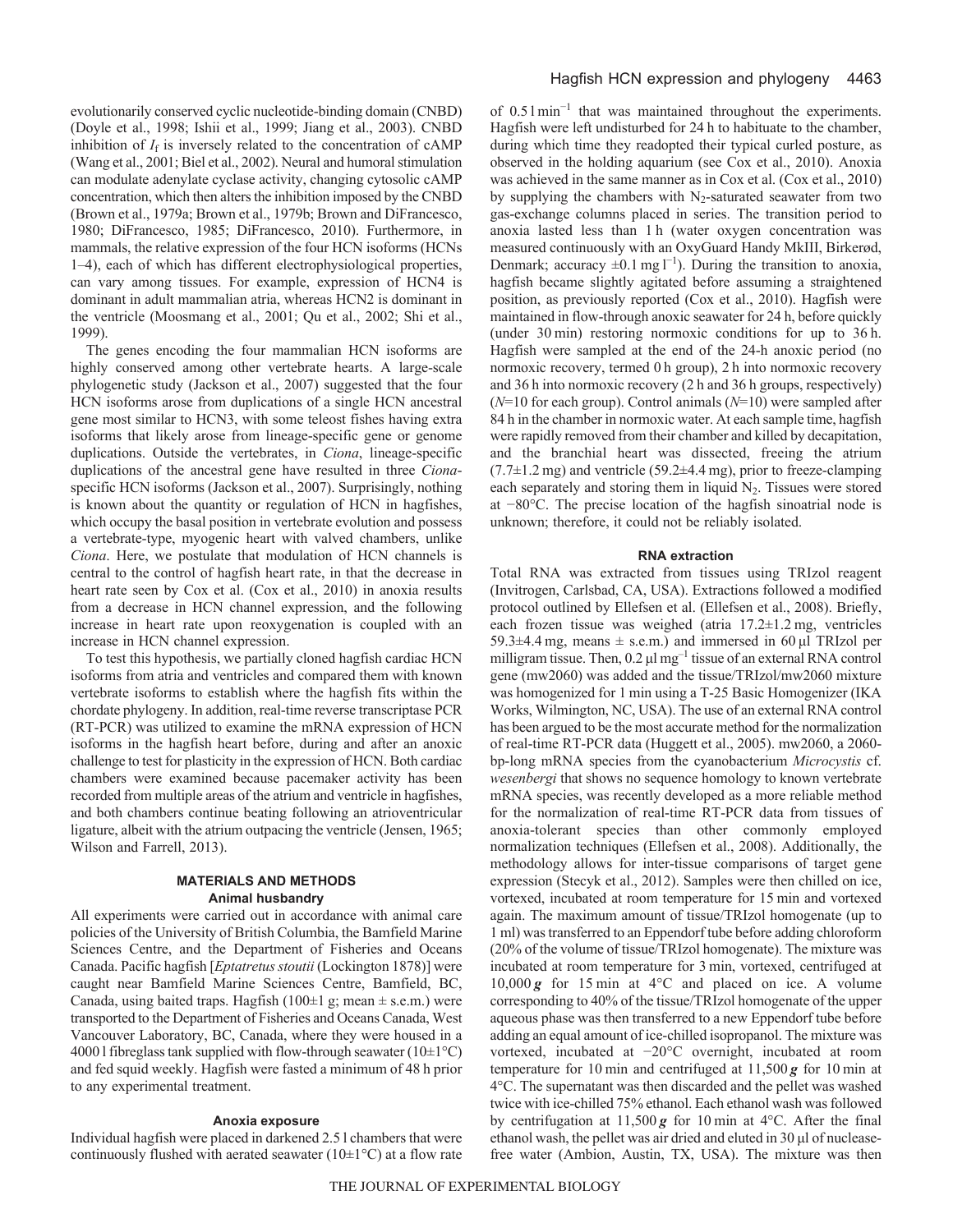4464 The Journal of Experimental Biology 216 (23)

| Gene               |   | Primer for cloning             | Amino acid length of partially cloned segment |
|--------------------|---|--------------------------------|-----------------------------------------------|
| HCN2a              |   | <b>TTCCTCATTGTGGAGAAGGG</b>    | 291                                           |
| HCN <sub>2</sub> b | R | GATTTCCCCGAAGTAGGAGC           | 367                                           |
| HCN3a              |   | GGGGAGCTGAGTGAGCCTCTCAAA       | 78                                            |
|                    | R | <b>TGTTGCCCTTGGTGAGGATGCTG</b> |                                               |
| HCN3bi             |   | GCTGAGGTCTACAAGACGGC           | 283                                           |
| HCN3bii            | R | TAAAGGCGGCAGTAGGTGTC           | 304                                           |
| HCN <sub>3</sub> c |   | CATGCCGCTGTTTGCCAAT            | 48                                            |
|                    | R | CAAAGTAGGAGCCATCTGCCAGTTTAG    |                                               |
| HCN 4              |   | <b>TCCCAACTTTGTGACATCCA</b>    | 65                                            |
|                    | R | GGCAGTAGGTATCAGCTCGC           |                                               |

| Table 1. Primers used for, and lengths of, partially cloned hagfish HCN genes |  |  |  |
|-------------------------------------------------------------------------------|--|--|--|
|                                                                               |  |  |  |

incubated at 65°C for 5 min to ensure the pellet was completely dissolved, and stored at −80°C.

Care was taken to avoid systematic errors introduced by sample processing during RNA extraction. All samples were handled without intermission and in a systematic, random order. Samples were processed in groups, wherein each group consisted of samples of a single tissue type and representing each of the treatment groups. The samples within each group were processed at random. Similar procedures were also employed for cDNA synthesis.

## **cDNA synthesis**

The concentration of total RNA in every sample was determined using a NanoDrop ND-1000 UV-Vis Spectrophotometer (NanoDrop Technologies, Rockland, DE, USA). One microgram of total RNA from each sample was then treated with DNase I (DNA-free; Invitrogen) and subsequently reverse transcribed using Random Hexamers (50 ng $\mu$ l<sup>-1</sup>) and Superscript III (both from Invitrogen) in reaction volumes of  $20 \mu l$  and in accordance with the manufacturer's protocol. cDNA solutions were diluted 1:30 with nuclease-free water and stored at −20°C. Duplicate cDNA syntheses were performed on RNA samples when possible.

## **Cloning of HCN genes**

The HCN isoforms were partially cloned using PCR primers designed to recognize gene regions conserved among vertebrate species. The regions were located using GeneDoc (version 2.6.0.2, http://www.nrbsc.org/gfx/genedoc/) and ClustalX (version 1.81), while primers were designed using Primer3 (Nicholas et al., 1997; Thompson et al., 1997; Rozen and Skaletsky, 2000). Primers used for cloning are listed in Table 1.

PCR was performed on a mixture of 1:30 diluted cDNA from atrial and ventricular tissues and all treatment groups using Platinum *Taq* DNA Polymerase (Invitrogen; 94°C for 10 min, 94°C for 30 s, 48°C for 1 min, 72°C for 1 min, repeat steps two to four 44 times, 72°C for 10 min, hold 4°C). Resulting dsDNA fragments were ligated into the pGEM-T Easy Vector System I (Promega, Madison, WI, USA). Ligation reactions were transformed into CaCl<sub>2</sub>competent cells (TOP10 F′; Invitrogen) and positive colonies were checked for inserts of a correct size *via* agarose gel electrophoresis. PCR products from up to eight colonies were sequenced using T7 primers (ABI-lab, University of Oslo, Oslo, Norway). All procedures were carried out according to the manufacturer's protocol.

## **Analysis of partially cloned HCN genes**

The partial sequences of cardiac HCN for hagfish were compared with known vertebrate HCN genes using ClustalX and NCBI BLAST (Altschul et al., 1990; Thompson et al., 1997). A phylogeny was created by running a neighbour-joining phylogenetic analysis with the translated amino acid products from the hagfish HCN isoforms, plus those of vertebrate species downloaded from Ensembl and GenBank. The closely related human ether-à-go-go-related gene (hERG) and *Drosophila* cyclic-nucleotide-gated gene (dCNG) were added to the sequence alignment as outgroups. A 37 amino acid segment was used because all partially cloned isoform protein segments overlapped in this area. One thousand bootstrap replications were conducted on the amino acid sequences and a consensus tree was produced. The phylogeny was completed using the Seqboot, Protdist, Neighbor, Consense and Drawgram programs of PHYLIP 3.65 (http://evolution.genetics.washington.edu/phylip.html), and viewed using TreeView 1.6.6 (http://taxonomy.zoology.gla.ac.uk/rod/ treeview.html) and formatted using Adobe Illustrator (Page, 1996).

## **Real-time RT-PCR primer design and protocol**

All real-time RT-PCR primer pairs were designed using Primer3. The small differences between the paralogs of HCN2 and HCN3b prevented distinctions between paralogs using the tested primers; therefore, both paralogs of HCN3b and HCN2 are compared collectively as HCN3b and HCN2, respectively. Forward and reverse primers were targeted to either side of an exon–exon overlap as a further precaution against amplifying genomic DNA (i.e. in addition to the extraction of total RNA and DNase treatment). Amplification of the desired cDNA species by the primer pairs was verified by melting curve analyses (Lightcycler 480 software, Roche Diagnostics, Basel, Switzerland) and cloning and sequencing of all primer pair products (performed as described above for the cloning of HCN genes). Real-time RT-PCR primer sequences are summarized in Table 2. To find primers that worked well with the real-time RT-PCR protocol (primer concentration of 1 mmol  $l^{-1}$  and

|  |  |  |  | Table 2. Primers used for real-time RT-PCR |  |  |
|--|--|--|--|--------------------------------------------|--|--|
|--|--|--|--|--------------------------------------------|--|--|

| Gene               |   | Primer for cloning             |
|--------------------|---|--------------------------------|
| HCN <sub>2</sub>   | F | GCATCCTGGGCGAGCTGAAC           |
|                    | R | CCCGGCTGGAAGACCTCGAACTT        |
| HCN <sub>3a</sub>  | F | GGGGAGCTGAGTGAGCCTCTCAAA       |
|                    | R | <b>TGTTGCCCTTGGTGAGGATGCTG</b> |
| HCN <sub>3</sub> h | F | CGTGCTATGCCATGTTCATC           |
|                    | R | CCCCAAGAATGCTATCCTCA           |
| HCN <sub>3</sub> c | F | CATGCCGCTGTTTGCCAAT            |
|                    | R | CAAAGTAGGAGCCATCTGCCAGTTTAG    |
| HCN <sub>4</sub>   | F | AGGGCACCATTGGCAAGAAA           |
|                    | R | CAAAGTAGGAGCCATCTGCCAGTTAG     |

HCN, hyperpolarization-activated cyclic nucleotide-gated channel; F, forward primer; R, reverse primer.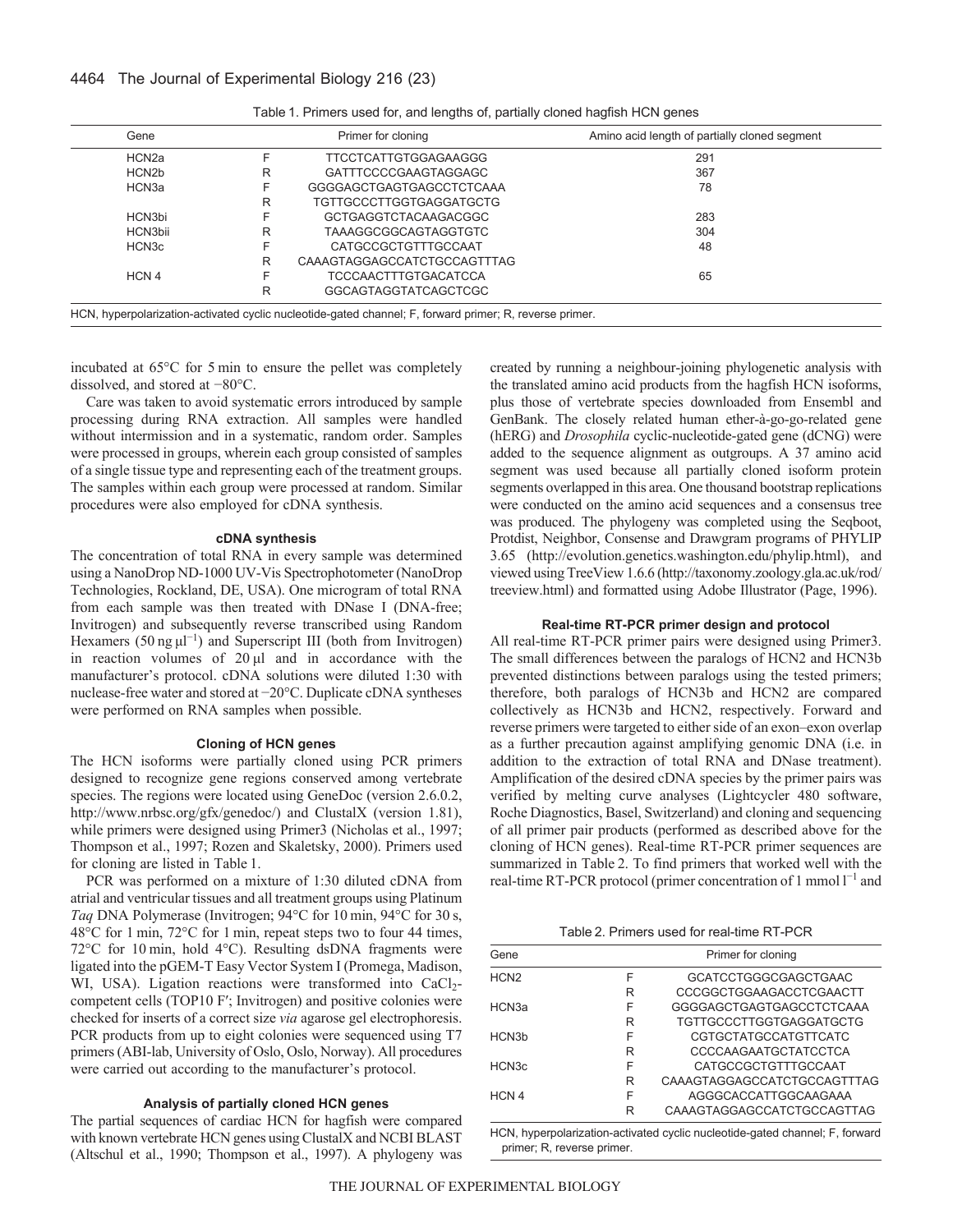annealing temperature of 60°C), a minimum of four primer pairs were tested for each gene. As an alternative to primer concentration/annealing temperature optimization, primer pairs that displayed distinct melting curves, the highest efficiency (calculated as described below for RT-PCR analyses) and the lowest  $C_q$ (quantification cycle) values were chosen. All procedures followed manufacturer's protocols.

Real-time RT-PCR for HCN isoforms 2, 3a, 3b and 3c were performed using Lightcycler 480. All real-time RT-PCR reactions were performed with a reaction volume of 10 μl that contained 5 μl of Lightcycler 480 SYBR Green I Master (Roche Diagnostics), 3 μl of 1:15 diluted cDNA as the template, 1  $\mu$ l of 5 mmol l<sup>-1</sup> genespecific forward primer and 1  $\mu$ l of 5 mmol l<sup>-1</sup> gene-specific reverse primer (i.e. a final primer concentration of  $1$  mmol  $1^{-1}$ ). The realtime RT-PCR program was: 95°C for 10 min, 95°C for 10 s and 60°C for 10 s, 72°C for 13 s, repeating steps two to four 42 times. Two real-time RT-PCR reactions were performed on each gene for each cDNA synthesis. The replicates were conducted on different



Fig. 1. Amino acid sequence comparison of partially cloned hagfish hyperpolarization-activated cyclic nucleotide-gated channel (HCN) isoforms. The segment of mouse HCN3 that aligns with hagfish sequences is also shown to highlight the large degree of sequence identity between the two species. Shading indicates four levels of sequence conservation, with darker shading corresponding to higher conservation. Genes were aligned using ClustalX, compared using GeneDoc and edited using Adobe Illustrator CS5.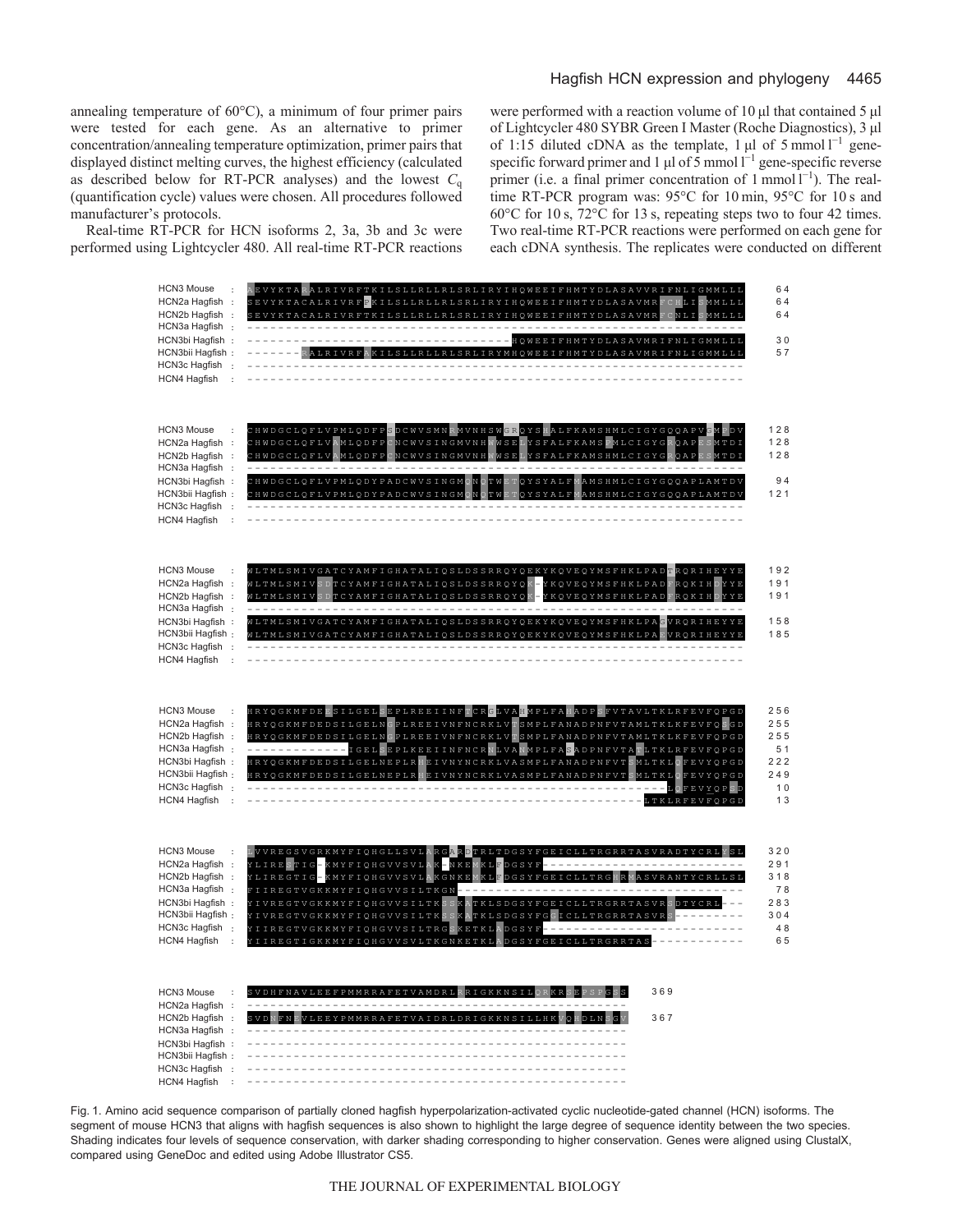## 4466 The Journal of Experimental Biology 216 (23)

plates and days. As a result, four real-time RT-PCR reactions were performed on each gene for each RNA sample.

For HCN4, real-time RT-PCR was conducted using an ABI Prism 7000 Sequence Detection System (Applied Biosystems, Foster City, CA, USA). Each real-time RT-PCR reaction contained 10 μl SYBR Green Master Mix (Applied Biosystems), 4 μl of 1:15 diluted cDNA as the template, 0.8  $\mu$ l of 5 mmol  $l^{-1}$  gene-specific forward primer and 0.8  $\mu$ l of 5 mmol l<sup>-1</sup> gene-specific reverse primer and 4.4  $\mu$ l of double-processed tissue-culture water (Sigma-Aldrich, Ayrshire, UK), bringing the total reaction volume to 20 μl. The real-time RT-PCR program was: 50°C for 2 min, 95°C for 10 min, 40 cycles of 95°C for 15 s and 60°C for 1 min. Following the real-time RT-PCR, a melt curve analysis was performed. As for the other isoforms, two real-time RT-PCR reactions were performed on each cDNA synthesis, resulting in four real-time RT-PCR reactions for each mRNA sample.

## **Real-time RT-PCR analysis**

For HCN2, HCN3a, HCN3b and HCN3c, *C*<sup>q</sup> values were obtained for each reaction using the Lightcycler 480 software and were defined according to the second derivative maximum (Luu-The et al., 2005). Priming efficiencies were calculated for each real-time RT-PCR reaction using LinRegPCR software (Ruijter et al., 2009). For HCN4, each plate was run with a standard dilution of a mixture of randomly chosen cDNA samples from atrial and ventricular tissues. The primer efficiencies were then determined for each plate from the slope of the standard curve using Applied Biosystems 7000 System Sequence Detection Software 1.2.3. This software was also used to obtain the  $C_q$  values for each reaction.

Average priming efficiencies (*E*) were used for the final calculations, which were calculated separately for each tissue and primer pair from all real-time RT-PCR reactions (Čikoš et al., 2007). Then, to normalize HCN isoform gene expression to the expression of the external RNA control mw2060,  $\overline{E}^{C_q}$  was calculated for every reaction, as well as the ratio (R1) between  $\overline{E}_{\text{mw2060}}c_{q}$  and  $\overline{E}_{\text{Tar}}c_{q}$ (where Tar is the target gene,  $E$  is priming efficiency and  $C<sub>q</sub>$  is the quantification cycle). To compare the expression of each HCN isoform among the different treatments, R1 was referenced to the mean expression of the control, normoxic samples.

### **Calculations and statistical analyses**

Results are expressed as means  $\pm$  s.e.m. Statistical analyses were performed using SigmaPlot for Windows 11.0 (Systat Software, Chicago, IL, USA). Differences in HCN isoform expression within a tissue were assessed using a one-way ANOVA followed by a Tukey's *post hoc* test. A two-way ANOVA, followed by a Tukey's *post hoc* test, was used to determine statistically significant effects of anoxia and recovery on the expression of HCN gene isoforms. Differences in atrial and ventricular HCN isoform expression among each sampling time were assessed using a Student's *t*-test. Significance was accepted at *P*<0.05.

## **RESULTS**

## **Phylogenetics**

A total of six isoforms of HCN mRNA were found in hagfish cardiac tissue, with all six isoforms being represented at varying levels in both atrial and ventricular chambers and one isoform existing with two paralogs, for a total of seven partially cloned genes. The amino acid sequences aligned with mouse HCN3 are shown in Fig. 1 with the lengths of the partially cloned sequences shown in Table 1. Two isoforms of a hagfish representative of vertebrate HCN2, termed HCN2a and HCN2b, differed by five amino acid substitutions (P-

> Fig. 2. Bootstrapped neighbour-joining phylogeny of hyperpolarization-activated cyclic nucleotide-gated channel (HCN) genes including hagfish HCN isoforms. Hagfish genes were partially cloned and sequenced from hagfish hearts. *Drosophila*, *Ciona* and vertebrate sequences were downloaded from GenBank and Ensembl. Sequences were aligned in ClustalX, edited and translated to amino acids in GeneDoc, and the phylogeny was compiled using Phylip-3.69 and edited using Adobe Illustrator CS5. The tree was run with 1000 bootstrap datasets, the low bootstrap values likely a consequence of both the short 37-amino-acid sequence used and a high sequence identity, as seen in Jackson et al. (Jackson et al., 2007). CNG, cyclic nucleotide gated channel; ERG, Etherà-go-go-related gene. Nomenclature used by Jackson et al. (Jackson et al., 2007) is used with chicken abbreviated to hen for clarity. Scale bar represents 1% residue substitutions per site.



THE JOURNAL OF EXPERIMENTAL BIOLOGY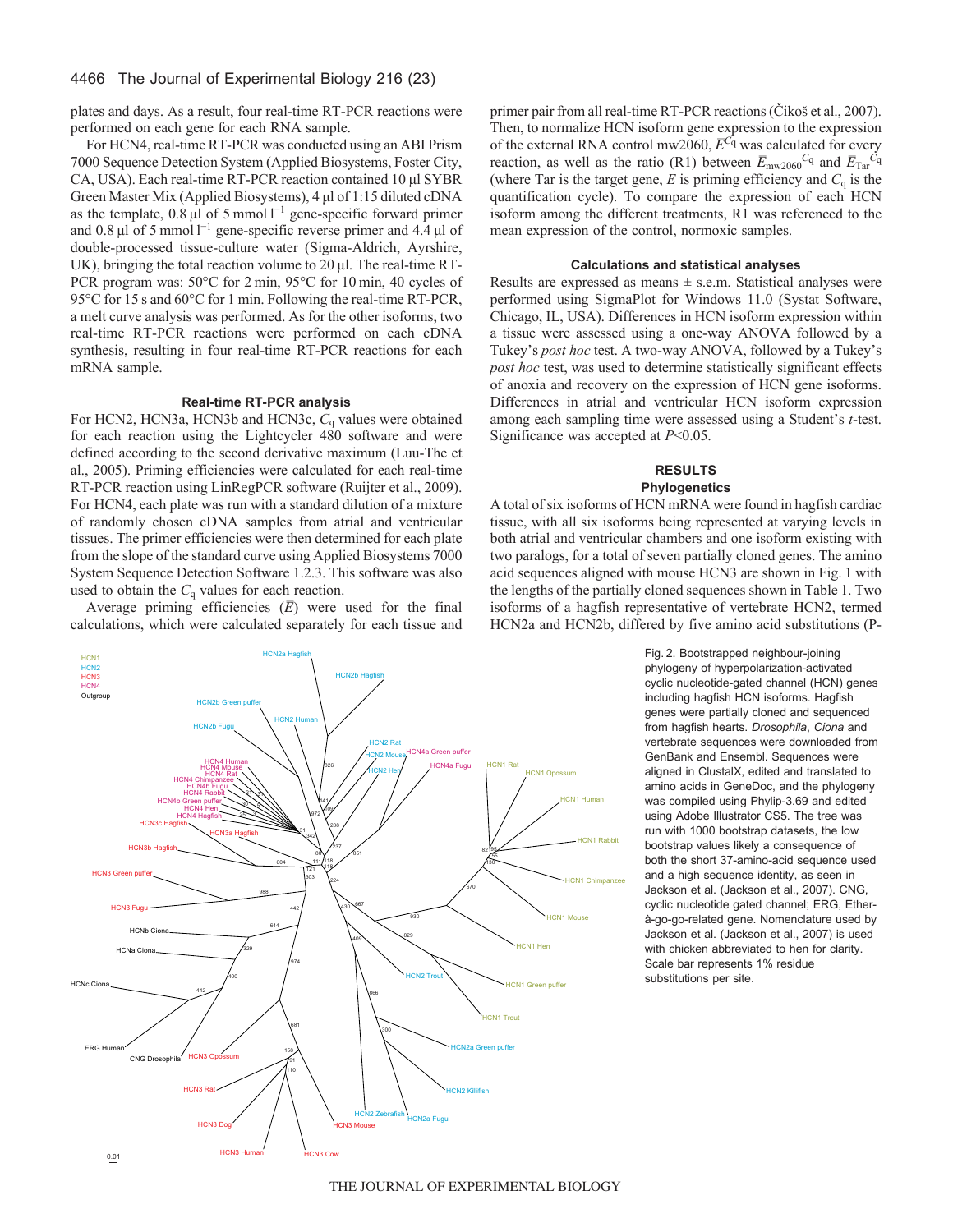T at 16, H-N at 56, P-H at 111, S-P at 253, S-G at 261) and one deletion of a G at location 280 in HCN2a. Three isoforms of HCN3 were found, HCN3a, HCN3b and HCN3c, with HCN3b existing as two paralogs. These two paralogs, termed HCN3bi and HCN3bii, differed by two substitutions (G-E) at amino acid locations 148 and 262. One hagfish representative of HCN4 was also found.

Neighbour-joining phylogenetic analysis (Fig. 2) was conducted on a 37 amino acid sequence from the CNBD of multiple vertebrate and urochordate HCN genes where six of the seven hagfish sequences overlapped, as shown in Fig. 3 (HCN3bi and HCN3bii paralogs are included as HCN3b on the tree because the G-E substitutions of HCN3bi and HCN3bii occurred outside of this segment).

To summarise the phylogenetic tree, HCN3b and HCN3c cluster together and, along with HCN3a, form a cluster with the HCN3 of teleosts. The HCN3 of mammals cluster together on the other side of the outgroup, which contains both the HCN-related human ERG and *Drosophila* CNG proteins, as well as the *Ciona* HCN isoforms. The HCN4 isoforms, including the hagfish sequence, all cluster together apart from the pufferfish HCN4a isoforms. The hagfish HCN2 sequences cluster with the mammalian HCN2 and pufferfish HCN2b isoforms, while the other teleost HCN2 sequences cluster in a second group either side of the HCN1 cluster. The splitting of HCN isoforms in the tree may be a consequence of using short sequences for the analysis. Despite the lack of a hagfish HCN1 sequence in the phylogeny, it is noted that the two teleost HCN1 isoforms cluster as a separate branch of the HCN1 cluster.

## **HCN gene expression**

Of the five measured hagfish HCN isoforms, HCN3a had the highest expression in both the atrium and ventricle in normoxia. HCN3a was expressed over 17 times more than HCN4 in the atrium and 25 times more than HCN4 in the ventricle (Fig. 4). Expression of the other isoforms followed the order of HCN4, HCN3b, HCN2 and HCN3c for both the atrium and the ventricle. Because of the similarity of the two HCN2 and HCN3b mRNA segments, it was not possible to distinguish between them using the real-time RT-PCR primers, and both segments would have been duplicated together by their respective primers.

## **Effects of anoxia on HCN gene expression**

The effects of 24 h of anoxia and subsequent recovery on HCN isoform gene expression are shown in Fig. 5. In the atrium, the only statistically significant change was an increase in HCN3a at 2 h of normoxic recovery from anoxia, which returned to control expression levels by 36 h of recovery. In contrast, anoxia induced a significant

| Name                                                       | Amino acid sequence                                                                                                                                                                                                                                                                                                        | Identifier                                            | Fig. 3. Alignment of the overlapping, 37-amino-acid-                                                                                                       |
|------------------------------------------------------------|----------------------------------------------------------------------------------------------------------------------------------------------------------------------------------------------------------------------------------------------------------------------------------------------------------------------------|-------------------------------------------------------|------------------------------------------------------------------------------------------------------------------------------------------------------------|
| HCN2a Green puffer:<br>HCN2a Fugu<br><b>HCN2 Killifish</b> | L R F E V F Q P <mark>H</mark> D Y I I R E G T I G K K M Y F I Q H G V <mark>C</mark> S V I T K G <mark>T</mark><br>L R F E V F Q P <mark>H</mark> D Y I I R E G T I G K K M Y F I Q H G V <mark>C</mark> S V I T K G<br>L R F E V F Q P <mark>H</mark> D Y I I R E G T I G K K M Y F I Q H G V <mark>C</mark> S V I T K G | ENSTNIG00000015314<br>ENSTRUG00000009472<br><b>NA</b> | long sequences from Ciona, hagfish and vertebrate<br>hyperpolarization-activated cyclic nucleotide-gated<br>channel (HCN) cyclic-nucleotide binding domain |
| <b>HCN2 Zebrafish</b><br>$\ddot{\phantom{a}}$              | L R F E V F Q P G D Y I I R E G T I G K K M Y F I Q H G V V <mark>N</mark> V I T K G                                                                                                                                                                                                                                       | ENSDARG00000090115                                    | utilized in the phylogenetic analysis. Shading                                                                                                             |
| HCN2b Green puffer:                                        | LRFEVFQPKDYIVREGTIGKKMFFIQHGVVSILTKGN                                                                                                                                                                                                                                                                                      | ENSTNIG00000010643                                    | indicates four levels of sequence conservation, with                                                                                                       |
| HCN2b Fugu<br>$\ddot{\phantom{a}}$                         | LRFEVFQPKDYIVREGTIGKKMFFIQHGVVSILTKGN                                                                                                                                                                                                                                                                                      | ENSTNIG00000018063                                    | darker shading corresponding to higher                                                                                                                     |
| <b>HCN2 Mouse</b><br>$\ddot{\phantom{a}}$                  | LKFEVFQPGDYIIREGTIGKKMYFIQHGVVSVLTKGN                                                                                                                                                                                                                                                                                      | ENSMUSG00000020331                                    | conservation. Genes were aligned using ClustalX,                                                                                                           |
| HCN2 Rat<br>$\ddot{\cdot}$                                 | KFEVFQPGDYIIREGTIGKKMYFIQHGVVSVLTKGN                                                                                                                                                                                                                                                                                       | ENSRNOG00000008831                                    | compared using GeneDoc and edited using Adobe                                                                                                              |
| HCN2 Human<br>$\ddot{\cdot}$                               | LKFEVFQPGDYIIREGTIGKKMYFIQHGVVSVLTKGN                                                                                                                                                                                                                                                                                      | ENSG00000099822                                       | Illustrator CS5. CNG, cyclic nucleotide gated                                                                                                              |
| HCN2a Hagfish                                              | L K F E V F Q S G D Y L I R E S T I G – K M Y F I Q H G V V S V L A K – N                                                                                                                                                                                                                                                  |                                                       |                                                                                                                                                            |
| <b>HCN2b Hagfish</b><br>$\ddot{\cdot}$                     | L K F E V F Q P G D Y L I R E G T I G - K M Y F I Q H G V V S V L <mark>A</mark> K G N                                                                                                                                                                                                                                     |                                                       | channel; ERG, Ether-à-go-go-related gene.                                                                                                                  |
| <b>HCN2 Trout</b>                                          | RFEVFQPGDYIIREGTIGKKMYFIQHGVTSVLTKG                                                                                                                                                                                                                                                                                        | <b>NA</b>                                             | Hen=Chicken.                                                                                                                                               |
| <b>HCN1</b> Mouse<br>HCN1 Rat                              | LRFEVFQPGDYIIREGAVGKKMYFIQHGV<br>VITK                                                                                                                                                                                                                                                                                      | ENSMUSG00000021730                                    |                                                                                                                                                            |
| <b>HCN1 Opossum</b><br>$\ddot{\phantom{a}}$                | V I T K<br>LRFEVFQPGDYIIREG!<br>VGKKMYFIQHGV<br>V I T K<br>LRFEVFQPGDYIIREG.<br>VGKKMYFIQHGV                                                                                                                                                                                                                               | ENSRNOG00000011522<br>ENSMODG00000020267              |                                                                                                                                                            |
| <b>HCN1 Chimpanzee</b><br>$\ddot{\cdot}$                   | V I T K<br>LRFEVFQPGDYIIREG.<br>VGKKMYFIQHGV                                                                                                                                                                                                                                                                               | ENSPTRG00000016855                                    |                                                                                                                                                            |
| HCN1 Human                                                 | V I T K<br>LRFEVFQPGDYIIREG.<br>VGKKMYFIQHGV                                                                                                                                                                                                                                                                               | ENSG00000164588                                       |                                                                                                                                                            |
| <b>HCN1 Rabbit</b><br>$\ddot{\phantom{a}}$                 | LRFEVFQPGDYIIREGAVGKKMYFIQHGV<br><b>GVITK</b>                                                                                                                                                                                                                                                                              | GI:38605639                                           |                                                                                                                                                            |
| HCN1 Hen<br>$\ddot{\cdot}$                                 | RFEVFQPGDYIIREGAVGKKMYFIQHGV<br>GVITKS                                                                                                                                                                                                                                                                                     | ENSGALG00000014875                                    |                                                                                                                                                            |
| HCN1 Green puffer<br>$\ddot{\cdot}$                        | L K F E V F Q P <mark>N</mark> D Y I I R E G T V G K K M Y F I Q H G V A S V I T K                                                                                                                                                                                                                                         | ENSTNIG00000007528                                    |                                                                                                                                                            |
| <b>HCN1</b> Trout<br>:                                     | KFEVFQPNDYIIREGTVGKKMYFIQHGVASVITKI                                                                                                                                                                                                                                                                                        | <b>NA</b>                                             |                                                                                                                                                            |
| HCN3b Hagfish<br>:                                         | QFEVYQPGDYIVREGTVGKKMYFIQHGVVSILTK                                                                                                                                                                                                                                                                                         |                                                       |                                                                                                                                                            |
| HCN2 Hen                                                   | KFEVFQPGDYIIREGTIGKKMYFIQHGVVSILTKGN                                                                                                                                                                                                                                                                                       | ENSGALG00000001342                                    |                                                                                                                                                            |
| <b>HCN4 Hagfish</b>                                        | LRFEVFQPGDYIIREGTIGKKMYFIQHGVVSVLTKGN                                                                                                                                                                                                                                                                                      |                                                       |                                                                                                                                                            |
| <b>HCN4 Mouse</b><br>HCN4 Rat                              | L R F E V F Q P G D Y I I R E G T I G K K M Y F I Q H G V V S V L T K G N                                                                                                                                                                                                                                                  | ENSMUSG00000032338                                    |                                                                                                                                                            |
| <b>HCN4 Human</b><br>$\ddot{\cdot}$                        | LRFEVFQPGDYIIREGTIGKKMYFIQHGVVSVLTKGN<br>LRFEVFQPGDYIIREGTIGKKMYFIQHGVVSVLTKGN                                                                                                                                                                                                                                             | ENSRNOG00000009450<br>ENSG00000138622                 |                                                                                                                                                            |
| <b>HCN4 Chimpanzee</b><br>$\ddot{\cdot}$                   | RFEVFQPGDYIIREGTIGKKMYFIQHGVVSVLTKGN                                                                                                                                                                                                                                                                                       | ENSPTRG00000007258                                    |                                                                                                                                                            |
| <b>HCN4 Rabbit</b><br>$\ddot{\phantom{a}}$                 | LRFEVFQPGDYIIREGTIGKKMYFIQHGVVSVLTKGN                                                                                                                                                                                                                                                                                      | GI:38605640                                           |                                                                                                                                                            |
| HCN3c Hagfish                                              | Q FEVY Q P S DYIIRE G T V G K K M Y F I Q H G V V S I L T R G                                                                                                                                                                                                                                                              |                                                       |                                                                                                                                                            |
| HCN4 Hen                                                   | LRFEVFQPGDYIIREGTIGKKMYFIQHGVVSVLTKGN                                                                                                                                                                                                                                                                                      | ENSGALG00000001764                                    |                                                                                                                                                            |
| HCN3a Hagfish                                              | LRFEVFQPGDFIIREGTVGKKMYFIQHGVVSILTKGN                                                                                                                                                                                                                                                                                      |                                                       |                                                                                                                                                            |
| HCN4b Green puffer:                                        | LRFEVFQPGDYIIREGTIGKKMYFIQHGVVSVLTKGN                                                                                                                                                                                                                                                                                      | ENSTNIG00000011958                                    |                                                                                                                                                            |
| HCN4b Fugu<br>$\cdot$                                      | LRFEVFQPGDYIIREGTIGKKMYFIQHGVVSVLTKGN                                                                                                                                                                                                                                                                                      | ENSTRUG00000013040                                    |                                                                                                                                                            |
| HCN4a Green puffer:                                        | LRFEVFQPGDYIIREGTIGKKMYFIQHGVVSVLTK                                                                                                                                                                                                                                                                                        | NA                                                    |                                                                                                                                                            |
| <b>HCN4a Fugu</b><br>$\ddot{\phantom{a}}$                  | LRFEVFQPGDYIIREGTIGKKMYFIQHGVVSVLTKS                                                                                                                                                                                                                                                                                       | ENSTRUG00000005413                                    |                                                                                                                                                            |
| HCN3 Green puffer :                                        | L R F E V F Q P <mark>S</mark> D F I I R E G T V G R K M Y F I Q H G <mark>R</mark> V S V L T R G N                                                                                                                                                                                                                        | ENSTNIG00000008070                                    |                                                                                                                                                            |
| HCN3 Fugu<br>$\ddot{\phantom{a}}$<br><b>HCN3</b> Mouse     | LRFEVFQPSDFIIREGTVGRKMYFIQHGRVSVLTRGN                                                                                                                                                                                                                                                                                      | ENSTRUG00000015016                                    |                                                                                                                                                            |
| <b>HCN3 Rat</b><br>$\ddot{\phantom{a}}$                    | L R F E V F Q P G D L V V R E G S V G R K M Y F I Q H G L L S V L A<br>R G<br>LRFEVFQPGDI<br>L V V R E G S V G R K M Y F I Q H G L L S V L A<br>R G                                                                                                                                                                        | ENSMUSG00000028051<br>ENSRNOG00000020444              |                                                                                                                                                            |
| <b>HCN3 Human</b><br>$\ddot{\phantom{a}}$                  | L R F E V F Q P G D L V V R E G S V G R K M Y F I Q H G L L S V L A R G                                                                                                                                                                                                                                                    | ENSG00000143630                                       |                                                                                                                                                            |
| <b>HCN3 Cow</b>                                            | VVREGSVGRKMYFIQHGLLSVLARG<br>LRFEVFQPGD                                                                                                                                                                                                                                                                                    | ENSBTAG00000017055                                    |                                                                                                                                                            |
| HCN3 Opossum                                               | <b>RFEVFQPGD</b><br>VVREGSVGRKMYFIQHGLLSVLTRG                                                                                                                                                                                                                                                                              | ENSMODG00000017060                                    |                                                                                                                                                            |
| HCN3 Dog                                                   | RFEVFQPGD<br>VVREGSVGRKMYFIQHGLLSVLARGA                                                                                                                                                                                                                                                                                    | ENSCAFG00000016963                                    |                                                                                                                                                            |
| <b>HCNb Ciona</b>                                          | KYEVFQPKD<br>I VREG <mark>E</mark> I GKKMYF I QHGLV <mark>E VK N SHR</mark>                                                                                                                                                                                                                                                | <b>NA</b>                                             |                                                                                                                                                            |
| <b>HCNa Ciona</b><br>$\ddot{\cdot}$                        | FEVFLNDEVIVKEGTE <mark>GKKMYFINRGTVTIKSAOH</mark>                                                                                                                                                                                                                                                                          | <b>NA</b>                                             |                                                                                                                                                            |
| <b>HCNc Ciona</b>                                          | VVSEGE<br>KAFHMFFI                                                                                                                                                                                                                                                                                                         | <b>NA</b>                                             |                                                                                                                                                            |
| <b>ERG Human</b>                                           | $\ddot{\phantom{a}}$<br>PGDT<br><b>VIACDLLTA</b><br><b>CDV</b>                                                                                                                                                                                                                                                             | ENSG00000143473                                       |                                                                                                                                                            |
| CNG Drosophila                                             | PGDYICR<br>OVF.<br>VGK                                                                                                                                                                                                                                                                                                     | FBgn0261612                                           |                                                                                                                                                            |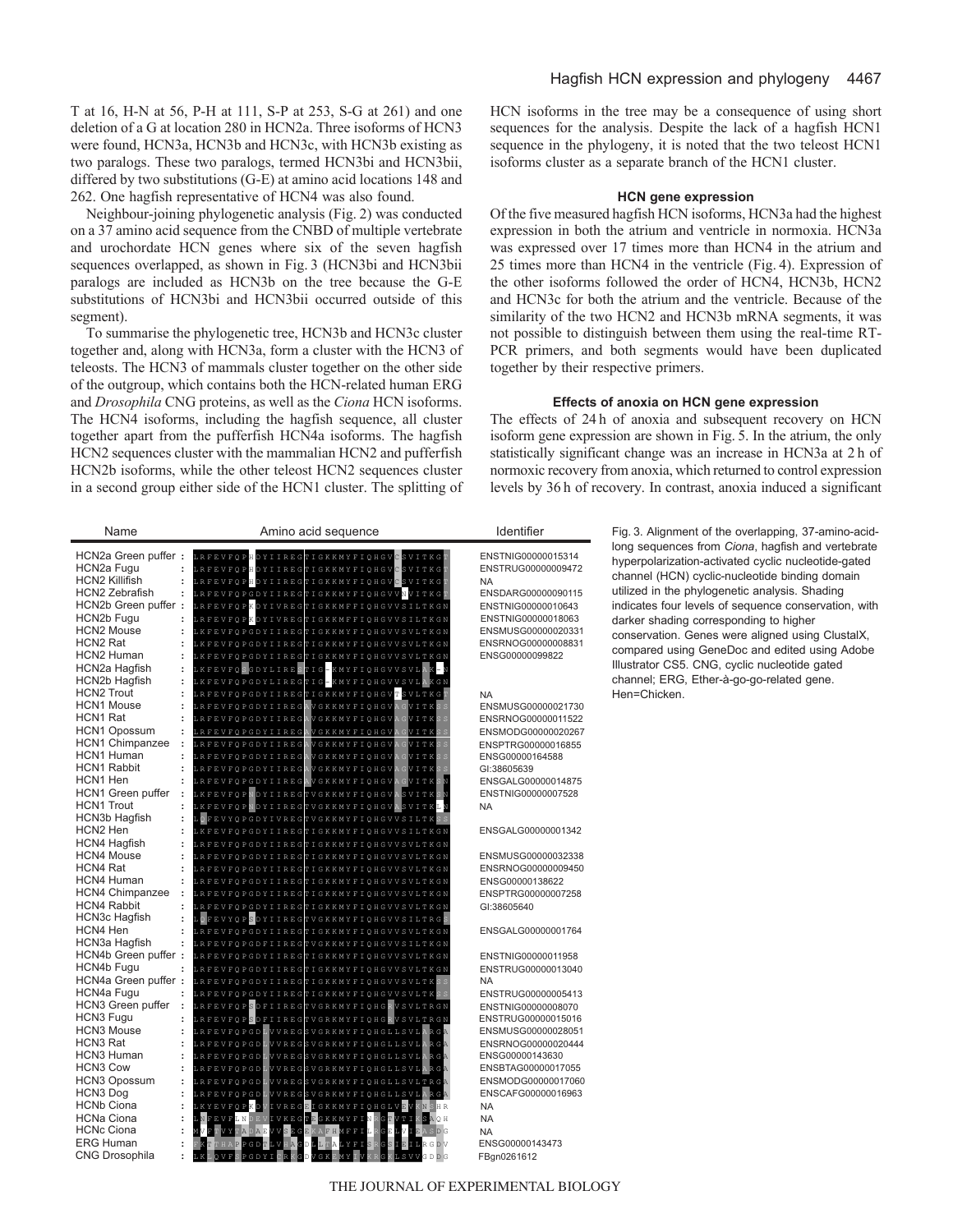

Fig. 4. A comparison of hyperpolarization-activated cyclic nucleotide-gated channel (HCN) gene isoform expression in hagfish atrium (A) and ventricle (B) under normoxic control conditions. Gene expression was measured by real-time RT-PCR and normalized to mw2060 control gene expression. Note the change in scale on the *y*-axis following the break. Dissimilar letters denote significant differences between gene expression (one-way ANOVA, *P*<0.05). *N*=10. Error bars show ±s.e.m.

decrease of HCN3a expression in the ventricle, which again progressively recovered back to the control level within the 36 h recovery period. The trends in HCN3b, HCN3c and HCN2 expression during anoxia, while not reaching statistical significance (Fig. 5), did return to the control values with normoxic recovery. Expressing HCN gene expression in the atrium and ventricle as ratio further illustrates the clear differences in the responses of the two chambers to anoxia (Table 3). For example, the ratio of atrial to ventricular HCN3b expression increased from <1 to 7 following 24 h of anoxia before returning back to <1 following 2 h of normoxic recovery.

### **DISCUSSION**

The present study documents for the first time HCN expression in a representative of the basal chordates and elucidates differential changes in HCN expression in the atrium and ventricle of anoxic hagfish. Specifically, we: (1) described six isoforms of HCN from seven partial HCN amino acid sequences in the cardiac tissues of Pacific hagfish, (2) performed a phylogenetic analysis on six of these sequences, (3) made a quantitative comparison of the mRNA expression of five HCN isoforms for the atrium and ventricle and (4) discovered changes in HCN isoform expression in response to chronic anoxia that were reversed following normoxic recovery.

Six HCN isoforms were identified – HCN2a, HCN2b, HCN3a, HCN3b, HCN3c and HCN4 – a finding that differs from that in the adult mammalian heart, where four isoforms, HCN1–4, are expressed. Contrary to HCN4 dominance in mammalian pacemaker tissue (Shi et al., 1999; Marionneau et al., 2005), HCN3a was the dominantly expressed isoform in the hagfish atrium and ventricle. In addition, hagfish cardiac HCN3b existed as two paralogs, designated here as HCN3bi and HCN3bii. These findings have important implications for the phylogenetic appearance of pacemaker channels in the chordate lineage, as summarised in Fig. 6. Moreover, given what is known of the biophysical properties of the mammalian HCN isoforms, and assuming that mRNA expression reflects protein presence, the findings lend new but preliminary insights into the electrophysiological properties of the hagfish heart and possibly how heart rate is modulated during and following prolonged anoxia.

Based on the neighbour-joining phylogenetic analysis, the vertebrate HCN2, HCN3 and HCN4 isoforms had already appeared in cardiac tissues of the chordate lineage prior to the hagfish/gnathostome divergence. This conclusion is in accordance with previous work that compared HCN of *Ciona* with that of vertebrates, including more modern teleost species (Jackson et al., 2007). Jackson et al. proposed that HCN3 is ancestral, followed by the appearance of HCN4 and then HCN2 (Jackson et al., 2007). As shown here, all HCN3 isoforms cluster together and therefore appear ancestral. The two isoforms of HCN2 (2a and 2b) cluster together with the mammalian and avian forms of HCN2. Clearly, limitations do exist when using partial genes to create a phylogeny. Potentially, minor mutations of the CNBD during the long period between the appearance of hagfish and vertebrates may make ancestral genes appear more derived, something that will not be revealed with partial cloning and sequencing. However, a more robust phylogeny will require full hagfish HCN sequences. Nevertheless, the CNBD has been highly conserved throughout evolution (Jackson et al., 2007), likely because of its important regulatory function. Indeed, changing a single amino acid in this region is known to appreciably alter the effect of cAMP binding to the CNBD (Tibbs et al., 1998). Also, HCN2 and HCN4 are strongly gated by cAMP, whereas HCN1 is not (Wang et al., 2001). Moreover, because three lineage-specific HCN isoforms have been reported previously in urochordates (Jackson et al., 2007), it was previously hypothesised that, prior to the divergence of the deuterostomes, duplication of the ancestral HCN gene gave the sea urchin two HCN isoforms and, because of a further duplication, three HCN isoforms were found in the urochordates (Gauss et al., 1998; Galindo et al., 2005; Jackson et al., 2007). A further possibility is that the sea urchin also had three HCN isoforms, but subsequently lost one. It has been suggested that HCNa, HCNb and HCNc emerged early in *Ciona*, before *C*. *intestinalis* and *C*. *savignyi* had diverged; therefore, these three HCN isoforms may have been present in the urochordate ancestor (Jackson et al., 2007). Because the three hagfish HCN3 isoforms do not align with the *Ciona* isoforms, it is unlikely that the hagfish HCN3a, HCN3b and HCN3c isoforms represent an ancestral condition prior to the urochordate/chordate divergence, and more likely represent HCN3 duplication events following the hagfish/ vertebrate split.

What is apparent from the available information is that lineagespecific HCN gene duplications are relatively regular evolutionary events, being previously identified in the urochordates and some teleost fishes (Gauss et al., 1998; Galindo et al., 2005; Jackson et al., 2007), and now in hagfishes. Having many isoforms of these genes could provide flexibility and fine-tuning of pacemaker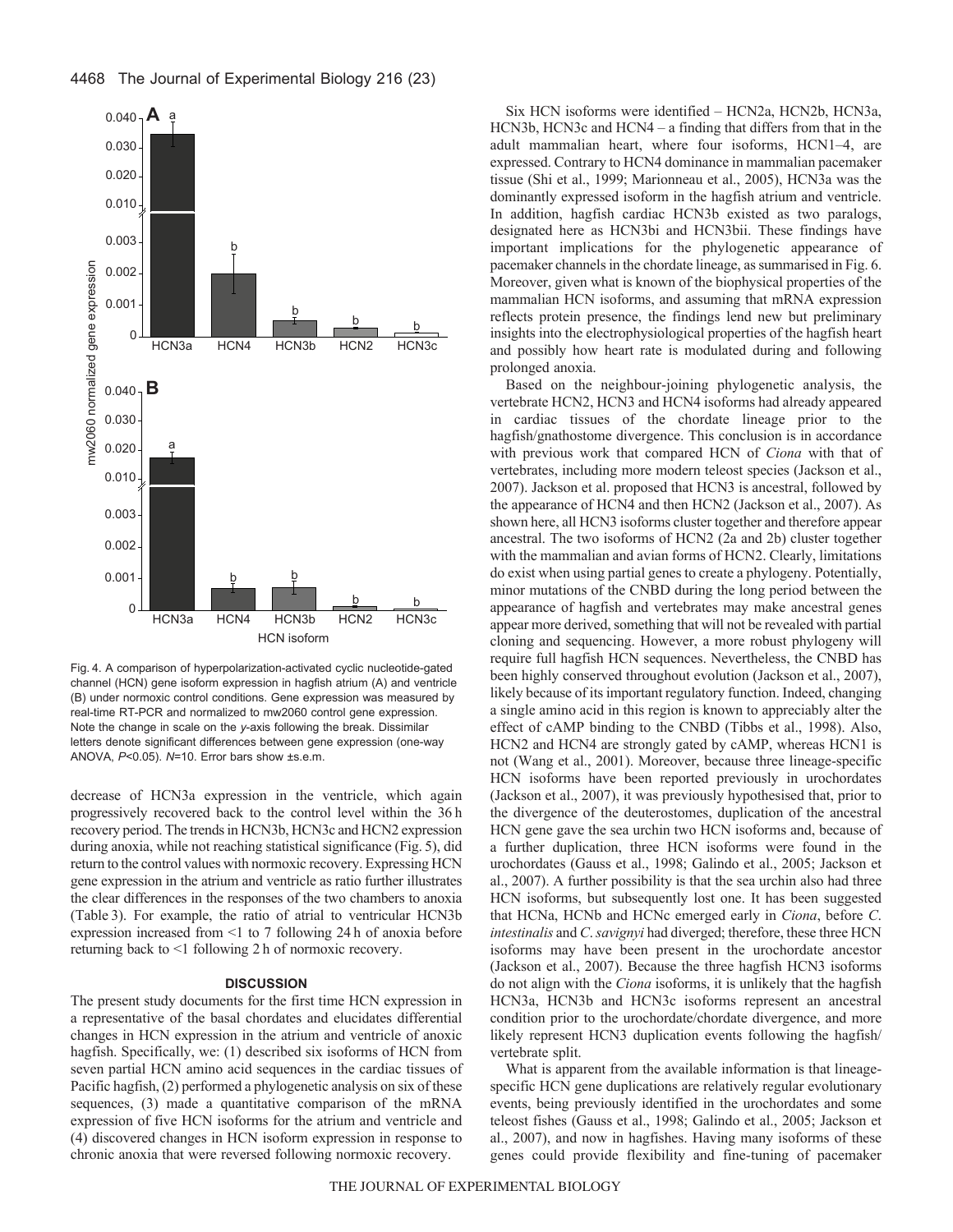

Fig. 5. Effect of 24 h anoxia (0 h) and normoxic recovery following 24 h anoxia (2 h and 36 h) on hyperpolarization-activated cyclic nucleotide-gated channel (HCN) isoform gene expression in atrium and ventricle of hagfish hearts. Gene expression was measured by real-time RT-PCR and normalized to mw2060 control gene expression. Dissimilar letters denote significant differences within a tissue among treatment times (two-way ANOVA, *P*<0.05) and an asterisk denotes significantly higher gene expression in the atrium compared with the ventricle at a specific treatment time (*t*-test, *P*<0.05). *N*=10 for all groups except *N*=9 for 0 h ventricles. Error bars show ±s.e.m.

activity, perhaps providing an evolutionary advantage, which we speculate on below.

Many primers were used without success to target conserved regions of the vertebrate HCN1 isoform in the hagfish heart. We propose three possible explanations for the absence of HCN1 in the hagfish heart. First, HCN1 is commonly associated with central neural tissue in addition to the heart (Franz et al., 2000; Nolan et al., 2003). Therefore, HCN1 expression in hagfish may be limited

Table 3. Ratio of atrial to ventricular HCN gene expression in hagfish hearts during normoxia (control), at the end of (0 h) and during recovery (2 h and 36 h) from a 24-h anoxic period

| Gene             | Treatment |     |                |     |
|------------------|-----------|-----|----------------|-----|
|                  | Control   | 0 h | 2 <sub>h</sub> | 36h |
| HCN <sub>2</sub> |           | 3   |                |     |
| HCN3a            | 2         | 2   | 3              | 2   |
| HCN3b            | <1        |     | <1             | <1  |
| HCN3c            | 3         | 9   | 8              |     |
| HCN4             | 3         | <1  |                |     |

Values are rounded to the nearest whole number.

HCN, hyperpolarization-activated cyclic nucleotide-gated channel.

to non-cardiac tissues. Another explanation could be related to a very low expression of HCN1 that was below the detection level. Finally, HCN1 may not have appeared in the vertebrate lineage until after the hagfish/vertebrate split. Failure to find HCN1 in hagfish would suggest that duplication of the ancestral HCN2-like gene likely produced HCN1 following the hagfish/vertebrate divergence. Indeed, in another phylogenetic study, HCN1 was suggested as the most recent HCN gene, although the exact timing of its appearance is unknown (Jackson et al., 2007). Data on HCN expression in elasmobranchs and basal teleosts would be particularly informative in this regard. All the same, conclusive knowledge on the exact number and type of HCN isoforms will not be possible until the entire hagfish genome has been sequenced and searched.

In mammalian studies, HCN4 is by far the most dominant HCN isoform in the heart, with expression in the sinoatrial node dwarfing that of other HCN channels (Shi et al., 1999; Marionneau et al., 2005). Contrary to this, we discovered that in hagfish, HCN3a mRNA expression in both the atrium and ventricle dominates HCN4 mRNA expression by at least an order of magnitude (Fig. 4). In this regard, the hagfish heart bears some resemblance to mammalian embryonic stem cells, where, in early stage mouse embryonic stem cells, the dominant HCN isoform is HCN3 (Qu et al., 2008). As mouse development progresses, expression of HCN3 decreases and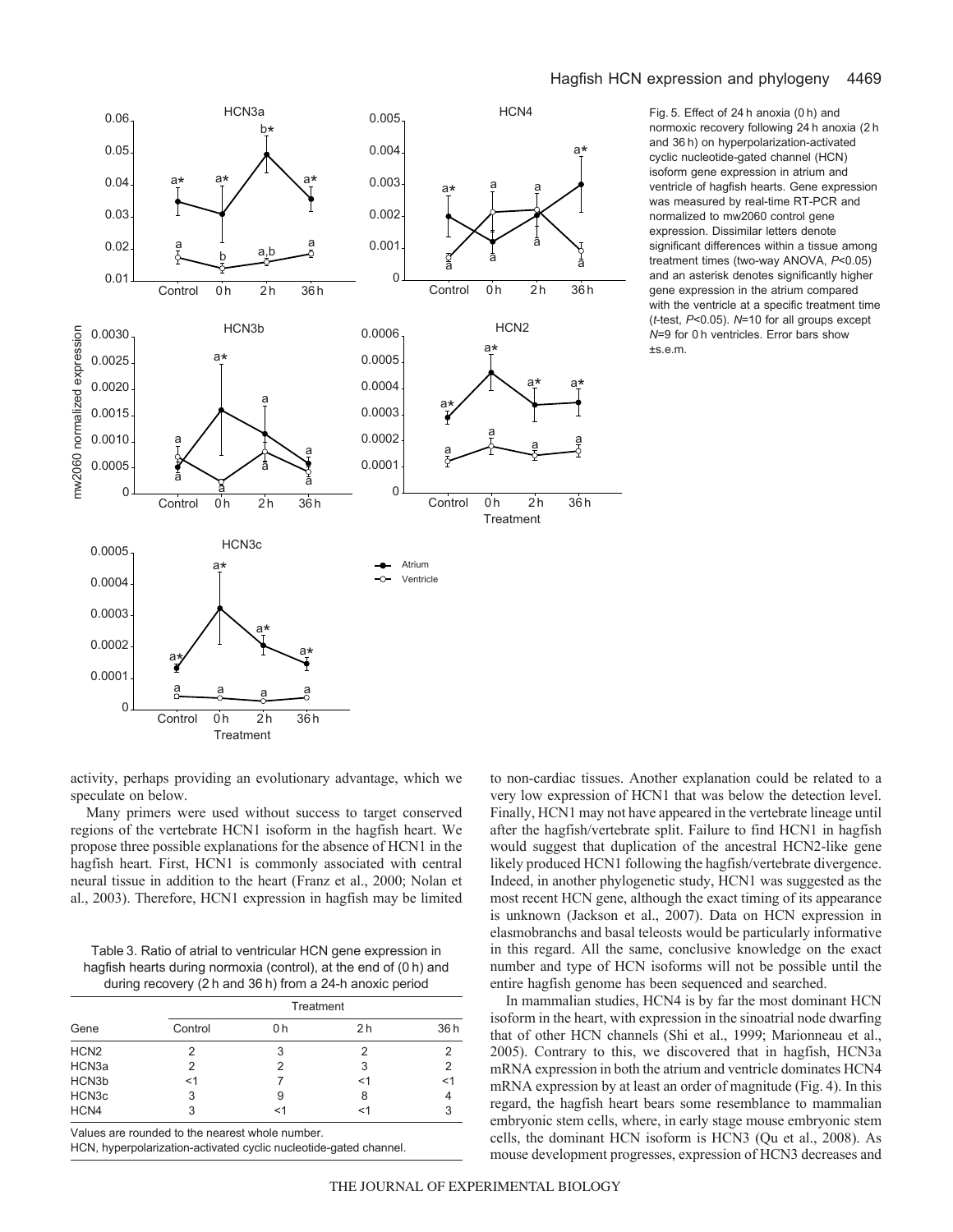

Fig. 6. Summary of phylogenetics and hyperpolarization-activated cyclic nucleotidegated channel (HCN) isoform expression in chordates, showing the known presence of HCN isoforms, paralogs resulting from duplications of an HCN isoform and dominantly expressed HCN isoforms. Prior to the angnathan/gnathostome split, at least three of the four vertebrate HCN isoforms had appeared. Since this split, likely through gene-specific duplications and mutations, at least five isoforms plus two paralogs emerged in the hagfishes. The emergence of paralogs also took place in the teleost lineage. Following the emergence of the gnathostomes, a reliance on HCN4 as the dominantly expressed HCN isoform occurred. When this happened is presently unknown because of the lack of HCN expression data from teleost fishes and ancestral tetrapods.

HCN4 becomes dominant in association with the onset of cardiac contractions (Qu et al., 2008; Schweizer et al., 2009). While we are not prescribing Lamarkian recapitulation of phylogeny, the similarity points to a functional role of variations in cardiac HCN isoform expression. Nevertheless, care must be taken when speculating on the physiological implications of differential HCN isoform expression in the hagfish because the electrophysiological properties of these new isoforms have yet to be examined. Therefore, the electrophysiological ramifications of the present results that are proposed below are based on the rich knowledge of mammalian HCN electrophysiology.

In lieu of electrophysiological evidence on the activation dynamics of the hagfish HCN isoforms, it is not possible to know exactly what the effect of HCN3 dominance over HCN4 might be on hagfish cardiac excitation–contraction coupling. However, Moosmang et al. (Moosmang et al., 2001) showed that HCN3 activates at a similar voltage to HCN4, but has activation kinetics more similar to the faster HCN2 isoform, allowing a larger current to flow at lower membrane potentials. Therefore, a large proportion of HCN3 may allow the hagfish heart to become easily activated and then allow the spread of excitation throughout the myocardium to occur rapidly. Indeed, evidence exists for the presence of pacemaker potentials throughout the hagfish myocardium, which may be a requirement to allow enough current to flow in order to activate contraction in a heart known to have a low diastolic membrane potential (Jensen, 1965).

A higher HCN mRNA expression in the hagfish atrium compared with the ventricle for all isoforms of HCN (apart from the similar expression of HCN3b) was to be expected for synchronous cardiac contraction, as it would cause the atrial pacemaker potential to be shorter than that of the ventricle. Indeed, HCN gene expression per unit mass in rabbit atria and especially the sinoatrial node are much higher than that in the ventricles (Shi et al., 1999; Moosmang et al., 2001; Marionneau et al., 2005). In turn, a larger sarcolemmal ion channel density allows a larger current to pass when the membrane channels are open (Mukherjee et al., 1998). Thus, a higher atrial HCN channel expression leads to a larger  $I_f$  and a faster depolarisation to the threshold potential between action potentials, which ensures that atrial contraction precedes ventricular contraction. Although expression of four out of five isoforms was roughly twice as high in the atrium compared with the ventricle, we have no information on sarcolemmal protein expression. However, it seems that relative excitation, and therefore synchrony of contraction, of hagfish cardiac chambers is controlled primarily by HCN3a channel density rather than upregulation and downregulation of specific isoforms in the chambers. Indeed, it is possible that regulation of HCN channel density throughout the myocardium may be a precursor of the cardiac conduction system seen in other vertebrate hearts.

We postulated, and our data support the idea, that alterations in HCN channel expression could play a role in controlling heart rate during prolonged anoxia and subsequent recovery. Consistent with the 50% decrease in heart rate during anoxia, an increased heart rate during the initial phase of recovery and the return of heart rate to the control normoxic rate after 36 h of recovery (Cox et al., 2010), we discovered significant changes in HCN mRNA expression with anoxia and recovery. Ventricular HCN3a expression decreased significantly, with the HCN3a:HCN4 expression ratio decreasing by over threefold, from 25:1 to 7:1 during anoxia and returning to 20:1 during normoxic recovery (Table 4). In contrast, the HCN3a:HCN4 expression ratio increased almost twofold in the atrium, from 17:1 to 26:1 during anoxia, and returned to 12:1 during normoxic recovery (Table 4). In mammals, HCN4 allows a smaller current to flow compared with HCN3; therefore, these findings may represent a decrease in hagfish ventricular excitability during prolonged anoxia. The immediate response to restoration of normoxic conditions for the hagfish heart is a quadrupling of the anoxia-induced heart rate after 2 h (Cox et al., 2010), which correlates with the increase in atrial HCN3a and a restored level of ventricular HCN3a. An increase in HCN3a would increase  $I_f$ , leading to an increased pacemaker potential, and therefore an increase in heart rate because the action potential upstroke threshold would be reached earlier. HCN3a expression returned to control levels by the end

Table 4. Ratio of HCN3a to HCN4 expression in hagfish atria and ventricles during normoxia (control), at the end of (0 h) and during recovery (2 h and 36 h) from a 24-h anoxic period

|                | $1000101$ , $E11$ and $UU1$ , nomed $E1$ in anome ponda |            |  |
|----------------|---------------------------------------------------------|------------|--|
| Treatment      | Atria                                                   | Ventricles |  |
| Control        | 17                                                      | 25         |  |
| 0 h            | 26                                                      |            |  |
| 2 <sub>h</sub> | 24                                                      |            |  |
| 36h            | 12                                                      | 20         |  |

Values are rounded to the nearest whole number.

HCN, hyperpolarization-activated cyclic nucleotide-gated channel.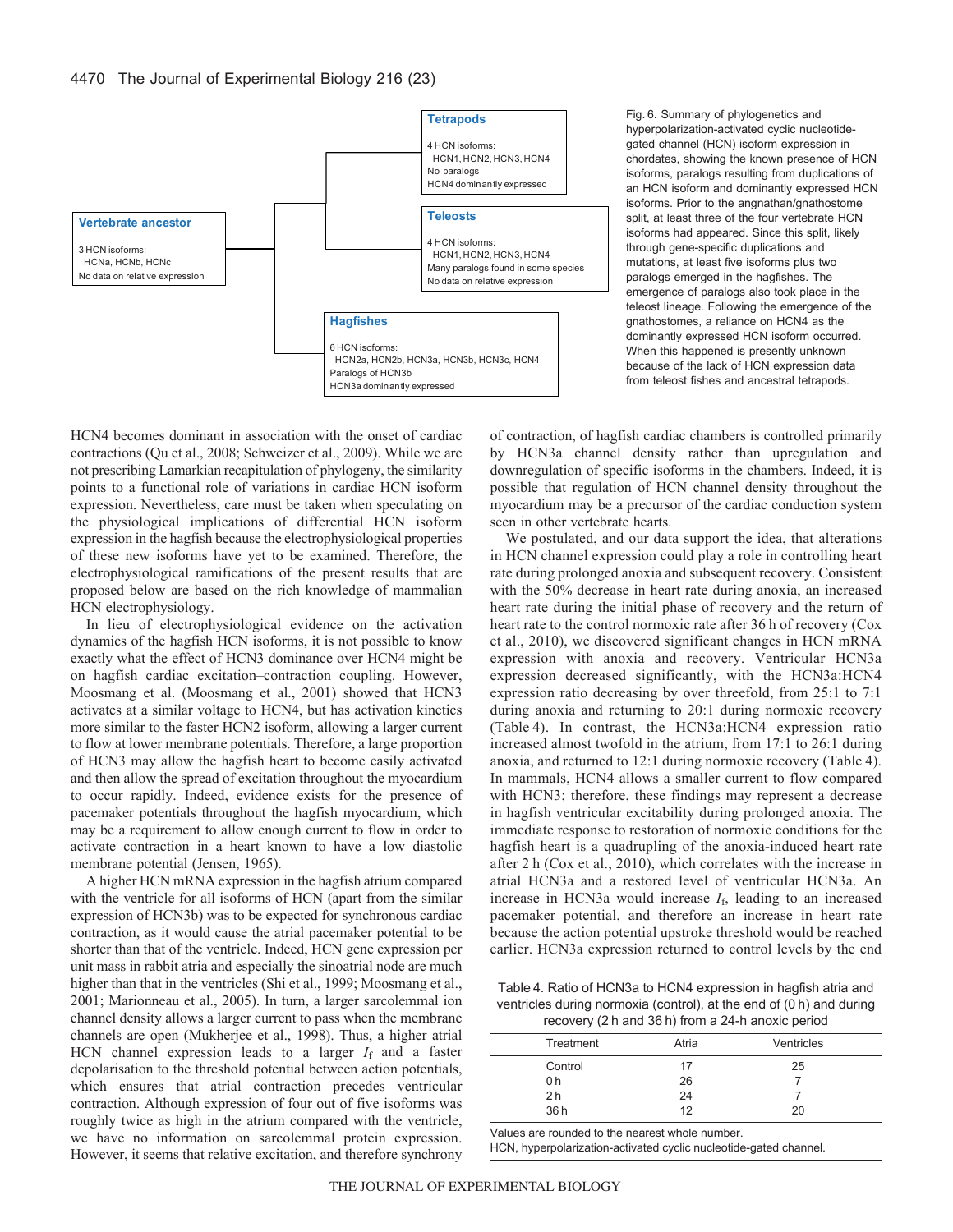of the 36 h recovery period as did the ratio of HCN3a:HCN4 in both cardiac chambers. Therefore, it is possible that regulation of HCN3a may play a role, amongst others, in controlling heart rate during prolonged anoxia and subsequent recovery; however, these hypotheses need to be tested using protein expression studies.

The above discussion considered the HCN channel as the primary vertebrate cardiac pacemaker, yet a recent alternative hypothesis suggests that pacemaker activity involves a calcium clock (Rubenstein and Lipsius, 1989; Li et al., 1997; Hüser et al., 2000; Ju and Allen, 2000; Dobrzynski et al., 2007; Maltsev and Lakatta, 2008; Monfredi et al., 2013). In brief, this hypothesis proposes that spontaneous  $Ca^{2+}$  sparks released from the sarcoplasmic reticulum *via* ryanodine receptors interact with local sodium-calcium exchanger proteins to cause an overall inward depolarizing current. The  $Ca^{2+}$  is then pumped back into the sarcoplasmic reticulum, thus resetting the clock. The most recent synthesis of experimental evidence in support of the calcium clock hypothesis includes HCN as a part, albeit a minor one, of the inter-related cycling of ions in pacemaker tissue (Monfredi et al., 2013). That said, this model does recognize that future work is still needed to completely explain how HCN blockers such as ZD7288 exert their effect within the calcium clock paradigm. Moreover, future calcium clock studies will have to resolve why another HCN blocker, zatebradine, which slows pacemaker activity in rainbow trout hearts (Gamperl et al., 2011), almost completely abolished pacemaker activity in both atrial and ventricular chambers isolated from hagfish (Wilson and Farrell, 2013), and how recent work in mice has shown that an increase in heart rate during pregnancy is coupled with an increase in HCN2 expression (El Khoury et al., 2013).

In summary, we have provided novel insights into cardiac pacemaker expression and their evolution using real-time RT-PCR of partially cloned HCN mRNA expression in hagfish hearts under normoxic and anoxic conditions. Of the six isoforms, HCN3a dominated in atrium and ventricle. The presence of HCN2, HCN3 and HCN4 in the hagfish heart suggests their presence prior to the hagfish/vertebrate divergence and an importance in cardiac pacemaker activity at the time of the emergence of the chambered myogenic heart. HCNa and HCNb appeared as either hagfishspecific duplications or remnants of the forms previously identified in ancestral deuterostomes and urochodates. Our postulate that altered HCN expression is involved in the control of heart rate in the aneural hagfish heart was supported by several observations, including a decrease in the ventricular HCN3 expression during anoxia and an increase in atrial HCN3 expression shortly after return to normoxia. Functional studies on the activation and cAMP gating of each isoform, and their respective roles in cardiac pacing, will require electrophysiological study, which, when coupled with HCN protein expression studies, will provide even further insight into regulation of heart rate in the aneural hagfish heart.

### **LIST OF SYMBOLS AND ABBREVIATIONS**

| <b>CNBD</b>        | cyclic nucleotide-binding domain                             |
|--------------------|--------------------------------------------------------------|
| $C_{\mathfrak{a}}$ | quantification cycle                                         |
| dCNG               | Drosophila cyclic-nucleotide-gated gene                      |
| E                  | priming efficiency                                           |
| Ē                  | mean priming efficiency                                      |
| <b>HCN</b>         | hyperpolarization-activated, cyclic nucleotide-gated channel |
| hERG               | human ether-à-go-go-related gene                             |
| If                 | mixed $K^+$ and $Na^{2+}$ (funny) current                    |
| $I_{\text{NCX}}$   | sodium/calcium exchange current                              |
| RT-PCR             | reverse transcriptase polymerase chain reaction              |
| Tar                | target gene                                                  |

### **ACKNOWLEDGEMENTS**

Gratitude is given to Dr P. Schulte and T. Healy at the University of British Columbia for expertise and lab space during HCN4 measurements.

### **AUTHOR CONTRIBUTIONS**

C.M.W. contributed to experimental design, performed all experiments, analyzed the data and produced the first draft of the manuscript. J.A.W.S. contributed to experimental design, primer design, real-time PCR experiments and phylogenetics. C.S.C. contributed to primer design, real-time PCR experiments, phylogenetics and data analysis. G.E.N. contributed to experimental design, realtime PCR experiments and phylogenetics. A.P.F. conceived the investigation and contributed to experimental design and production of the first draft of the manuscript. All authors contributed to interpretation of the results and manuscript revision.

### **COMPETING INTERESTS**

No competing interests declared.

#### **FUNDING**

The research program of A.P.F. is supported by a Canada Research Chair and a Discovery Grant from the Natural Sciences and Engineering Research Council of Canada. A University Graduate Fellowship was awarded to C.M.W. The research program of G.E.N. is supported by the Research Council of Norway.

### **REFERENCES**

- **Altschul, S. F., Gish, W., Miller, W., Myers, E. W. and Lipman, D. J.** (1990). Basic local alignment search tool. *J. Mol. Biol.* **215**, 403-410.
- **Augustinsson, K.-B., Fange, R., Johnels, A. and Östlund, E.** (1956). Histological, physiological and biochemical studies on the heart of two cyclostomes, hagfish (Myxine) and lamprey (Lampetra). *J. Physiol.* **131**, 257-276.
- **Baker, K., Warren, K. S., Yellen, G. and Fishman, M. C.** (1997). Defective 'pacemaker' current (*I*h) in a zebrafish mutant with a slow heart rate. *Proc. Natl. Acad. Sci. USA* **94**, 4554-4559.
- **Biel, M., Schneider, A. and Wahl, C.** (2002). Cardiac HCN channels: structure, function, and modulation. *Trends Cardiovasc. Med.* **12**, 206-212.
- **Brown, H. F. and DiFrancesco, D.** (1980). Voltage-clamp investigations of membrane currents underlying pace-maker activity in rabbit sino-atrial node. *J. Physiol.* **308**, 331-351.
- **Brown, H. F., DiFrancesco, D. and Noble, S. J.** (1979a). How does adrenaline accelerate the heart? *Nature* **280**, 235-236.
- **Brown, H. F., Difrancesco, D. and Noble, S.** (1979b). Cardiac pacemaker oscillation and its modulation by autonomic transmitters. *J. Exp. Biol.* **81**, 175-204.
- **Čikoš, Š., Bukovská, A. and Koppel, J.** (2007). Relative quantification of mRNA: comparison of methods currently used for real-time PCR data analysis. *BMC Mol. Biol.* **8**, 113.
- **Cox, G. K., Sandblom, E. and Farrell, A. P.** (2010). Cardiac responses to anoxia in the Pacific hagfish, *Eptatretus stoutii*. *J. Exp. Biol.* **213**, 3692-3698.
- **DiFrancesco, D.** (1985). The cardiac hyperpolarizing-activated current, *I*f. Origins and developments. *Prog. Biophys. Mol. Biol.* **46**, 163-183.
- **DiFrancesco, D.** (1993). Pacemaker mechanisms in cardiac tissue. *Annu. Rev. Physiol.* **55**, 455-472.
- **DiFrancesco, D.** (2010). The role of the funny current in pacemaker activity. *Circ. Res.* **106**, 434-446.
- **DiFrancesco, D. and Ojeda, C.** (1980). Properties of the current *i*<sup>f</sup> in the sino-atrial node of the rabbit compared with those of the current  $i_{K_2}$ , in Purkinje fibres. J. *Physiol.* **308**, 353-367.
- **DiFrancesco, D. and Tortora, P.** (1991). Direct activation of cardiac pacemaker channels by intracellular cyclic AMP. *Nature* **351**, 145-147.
- **Dobrzynski, H., Boyett, M. R. and Anderson, R. H.** (2007). New insights into pacemaker activity: promoting understanding of sick sinus syndrome. *Circulation* **115**, 1921-1932.
- **Doerr, T., Denger, R. and Trautwein, W.** (1989). Calcium currents in single SA nodal cells of the rabbit heart studied with action potential clamp. *Pflugers Arch.* **413**, 599- 603.
- **Doyle, D. A., Morais Cabral, J., Pfuetzner, R. A., Kuo, A., Gulbis, J. M., Cohen, S. L., Chait, B. T. and MacKinnon, R.** (1998). The structure of the potassium channel: molecular basis of K+ conduction and selectivity. *Science* **280**, 69-77.
- **El Khoury, N., Mathieu, S., Marger, L., Ross, J., El Gebeily, G., Ethier, N. and Fiset, C.** (2013). Upregulation of the hyperpolarization-activated current increases pacemaker activity of the sinoatrial node and heart rate during pregnancy in mice. *Circulation* **127**, 2009-2020.
- **Ellefsen, S., Stensløkken, K.-O., Sandvik, G. K., Kristensen, T. A. and Nilsson, G. E.** (2008). Improved normalization of real-time reverse transcriptase polymerase chain reaction data using an external RNA control. *Anal. Biochem.* **376**, 83-93.
- **Farrell, A. P.** (2007). Cardiovascular systems in primitive fishes. In *Fish Physiology Vol. 26. Primitive Fishes* (ed. D. J. McKenzie, A. P. Farrell and C. J. Brauner), pp. 53-120. London: Academic Press.
- **Franz, O., Liss, B., Neu, A. and Roeper, J.** (2000). Single-cell mRNA expression of HCN1 correlates with a fast gating phenotype of hyperpolarization-activated cyclic nucleotide-gated ion channels (Ih) in central neurons. *Eur. J. Neurosci.* **12**, 2685- 2693.
- **Galindo, B. E., Neill, A. T. and Vacquier, V. D.** (2005). A new hyperpolarizationactivated, cyclic nucleotide-gated channel from sea urchin sperm flagella. *Biochem. Biophys. Res. Commun.* **334**, 96-101.